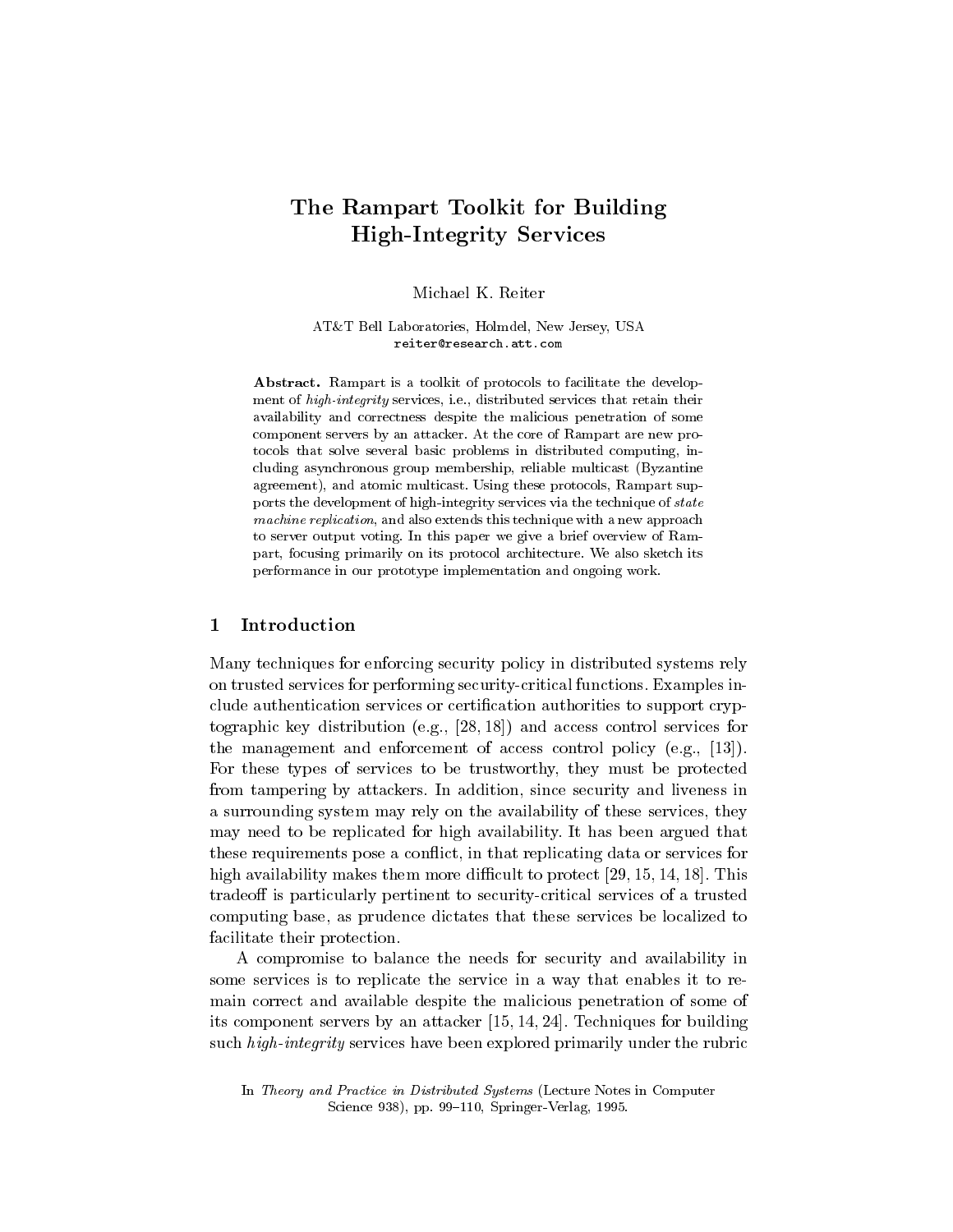of Byzantine fault-tolerance. The most widely applicable technique for building high-integrity services is known as *state machine replication* [26]. In this approach, a service is implemented with multiple identical, deterministic servers, each initialized to the same state. Clients issue requests to the servers using an *atomic multicast* protocol, which ensures that all correct servers process the same requests in the same order and thus pro duce the same output for each request. If the correct servers sufficiently outnumber the faulty ones then a client can identify the correct output by *output voting*, e.g., accepting the output returned by a majority of the servers.

A substantial impediment to using state machine replication in hostile environments is its reliance on atomic multicast. While many systems have demonstrated atomic multicast tolerant of benign process failures in  $\alpha$  -prior burpose distribution systems equal prior external prior functions and  $\alpha$ have demonstrated atomic multicast tolerant of malicious failures only under the assumption that the underlying network is *synchronous*, i.e. that there are known bounds on message transmission times, processes rates of execution, and relative clock drifts  $[7, 21, 27]$ . These synchrony assumptions make these solutions inappropriate for use in loosely-coupled systems, and especially for hostile environments in which messages can be delayed due to denial-of-service attacks  $[31]$ .

We have undertaken the design and implementation of a protocol toolkit, called Rampart, to facilitate the construction of high-integrity services via state machine replication. A main focus of this effort has been to demonstrate the feasibility of atomic multicast tolerant of malicious process failures without relying on synchrony assumptions This work has yielded a new protocol for asynchronous atomic multicast, as well as new protocols for reliable multicast (i.e., Byzantine agreement  $[17]$ ), process group membership, and output voting  $[23, 24, 22]$ . In addition. Rampart provides efficient implementations of these protocols to facilitate the construction of high-integrity services in practice.

Rampart facilitates the construction of high-integrity services by relieving the application programmer of the complexities of server repli cation. That is, our goal is to enable a programmer to build a (nonreplicated application server program and then with only minor and very simple changes to the server code, use Rampart to replicate it. The primary interfaces provided by Rampart enable in the provided by Primary enable in the context of the context of issue requests to the replicated service, which are delivered to all correct application servers in the same order ie atomic multicast and ii ap plication servers to send replies to clients in a manner that ensures that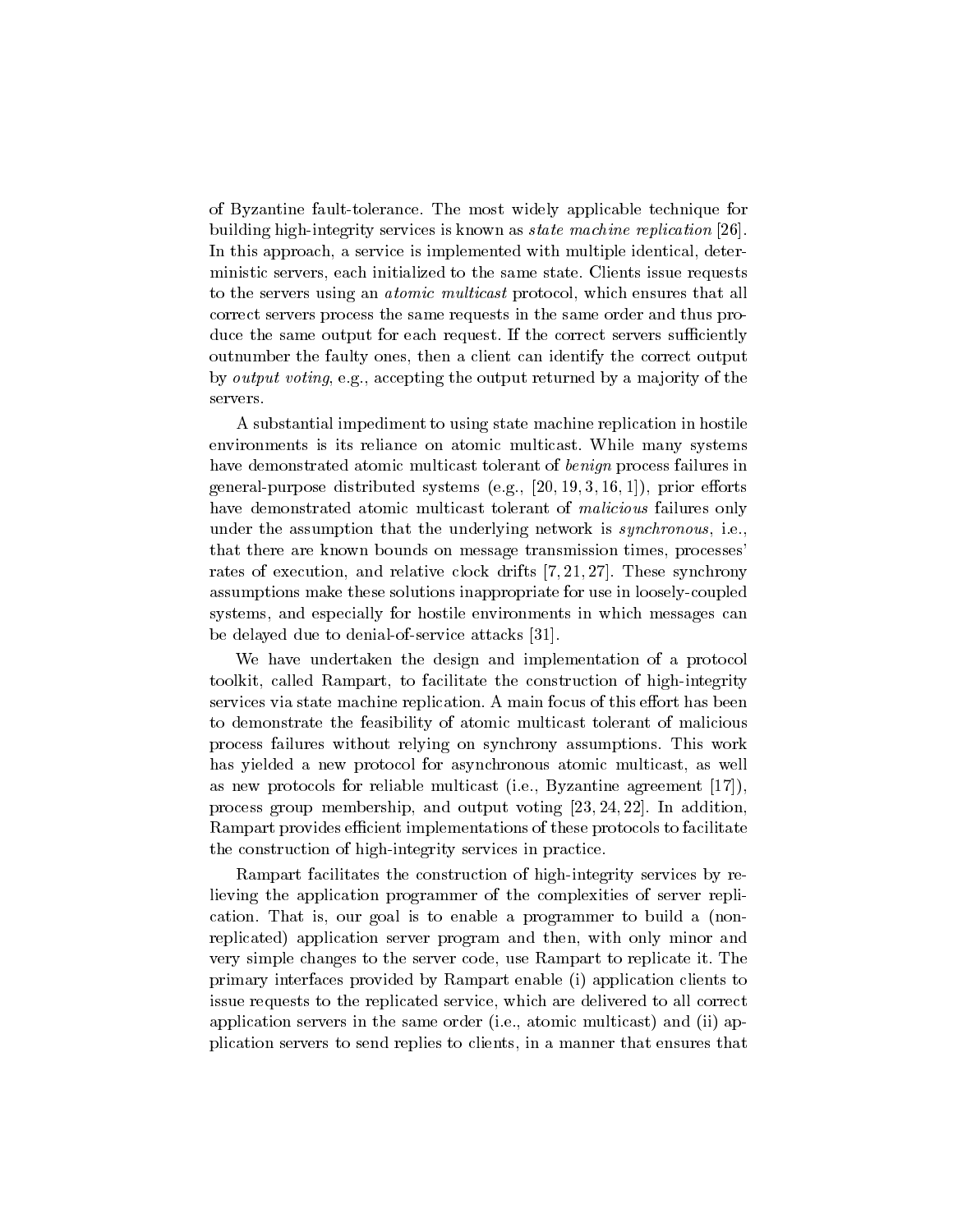the replies delivered to clients are only those sent by correct application servers ie output voten and i

This paper gives a brief overview of Rampart and a snapshot of the system at the time of this writing. Most of this paper is concerned with the atomic multicast protocol of Rampart, which is the topic of Section 2. We discuss the output voting protocols of Rampart in Section 3, and the status of Rampart and ongoing work in Section 4. All performance numbers discussed in this paper were obtained in tests among user processes running on a network of moderately loaded SPARCstation 10s over SunOS  $4.1.3.$ 

#### $\overline{2}$ Atomic multicast

In our present implementation, atomic multicast from clients to servers is implemented using an atomic multicast protocol from *servers* to servers. This latter protocol, moreover, is implemented using two additional protocols, namely a group membership protocol and a reliable multicast proto the first  $\equiv$  -quest  $\equiv$  ,  $\equiv$  -multicast and atomic multicast and atomic multicast and atomic multicast multicast protocols are described in Sections  $2.1-2.3$ , respectively, and the extension of this atomic multicast implementation to enable clients to multicast to servers is discussed in Section 2.4. The protocol architecture shown in Figure 1 is similar to that of the Isis system, and indeed Rampart was heavily influenced by Isis and its successor Horus [4]. Rampart distinguishes itself primarily by providing robustness against a broader class of failures than do Isis and Horus albeit at a signi-cant cost in complexity and performance



Fig. 1. Atomic multicast implementation (server process)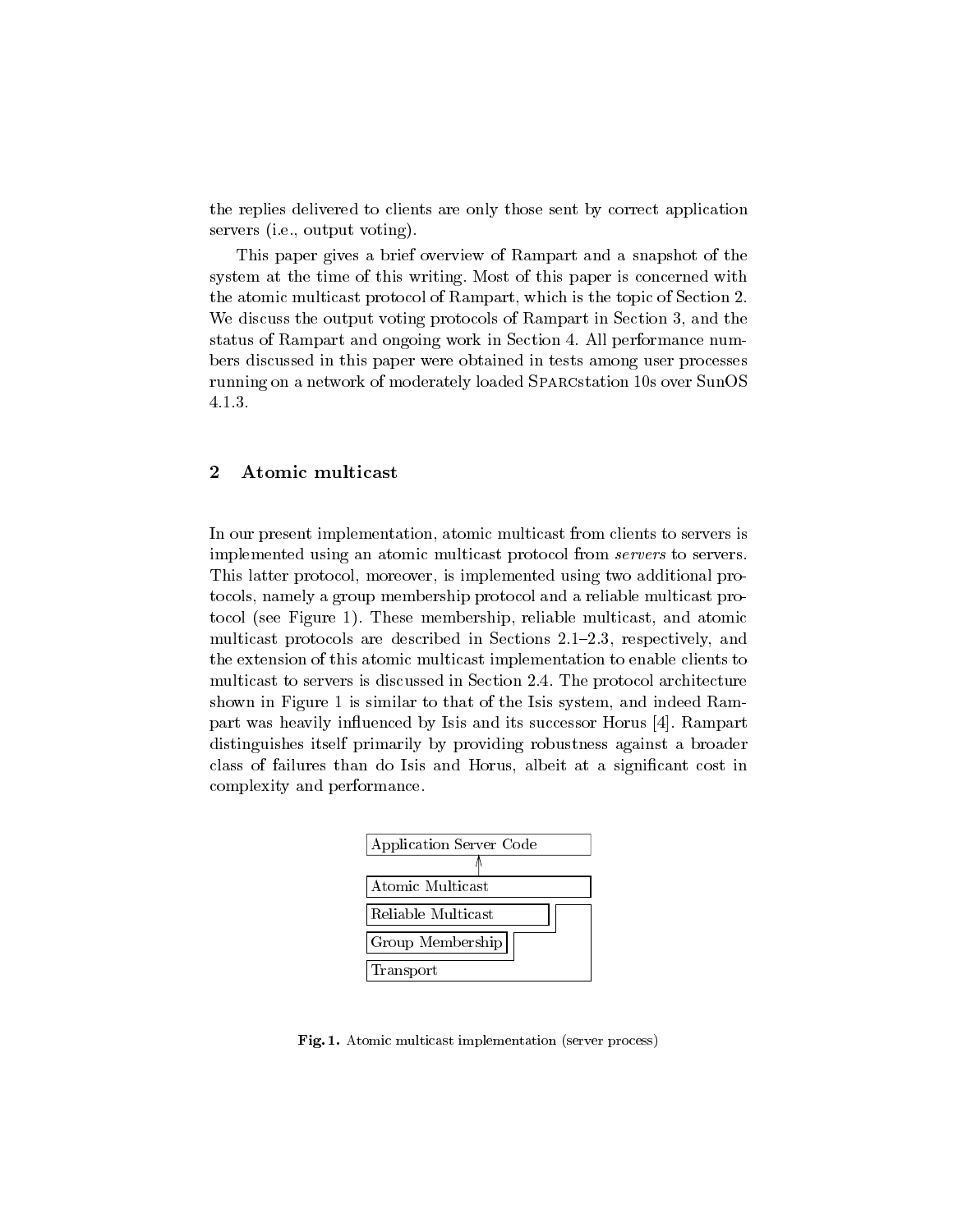The protocols pictured in Figure 1 make two main assumptions regarding the operational environment in which they run. First, since they employ digital signature technology (in our present implementation, RSA  $[25]$ ), they assume that the Rampart instance at each server possesses a private key, which only it knows, and all other servers' corresponding public keys. This initial key distribution can be performed manually by an operator with the help of a key distribution infrastructure equation in  $\mathbf{r}$  and  $\mathbf{r}$  are simply by  $\mathbf{r}$ storing servers' public keys in nonvolatile memory at each server. Similarly, the public key of a new server must be communicated to the other servers before it can be put into operation

Second, these protocols assume the existence of a message transport facility that provides a point-to-point, reliable, authenticated communication channel between each pair of servers, where by "reliable" we mean that if the sender and destination of a message are correct, then the destination eventually receives the message. Reliability, however, is required only for the liveness of our protocols, not their safety. In our present implementation, this transport facility is provided by the Multicast Transport Service Muts implements and the Muts implements and the Service Muts in the Service Muts in t point-to-point communication with standard shared-key techniques  $[31]$ , using shared keys distributed via the public keys described above MUTS also provides several other facilities (e.g., threads, timers, and synchronization primitives that have signi-cantly simpli-ed our implementation

It is also worthwhile to reiterate what Rampart's atomic multicast implementation does not assume. Because of our desire to model corruptions by an attacker, it does not make assumptions regarding the types of failures that servers (se clients) can exhibit That is our failure model is our failure is Byzantine with message authentication  $\mathbf{A}$ such server failures must be limited to a constant fraction of the servers; this is discussed further in Sections 2.1 and 2.2. In addition, our atomic multicast protocol assumes no bounds on message transmission times or clock drifts. That is, the system is *asynchronous*.

#### $2.1$ Group membership

The foundation of atomic multicast is a group membership protocol [23]. This protocol provides the abstraction of a group of operational servers that may change to reflect the perceived failure or recovery of servers, or the addition of new servers. More precisely, the group membership protocol generates a sequence of *group views*, each of which is a set of server process identi-ers and delivers each view to allmembers of that view The membership protocol also provides an interface by which processes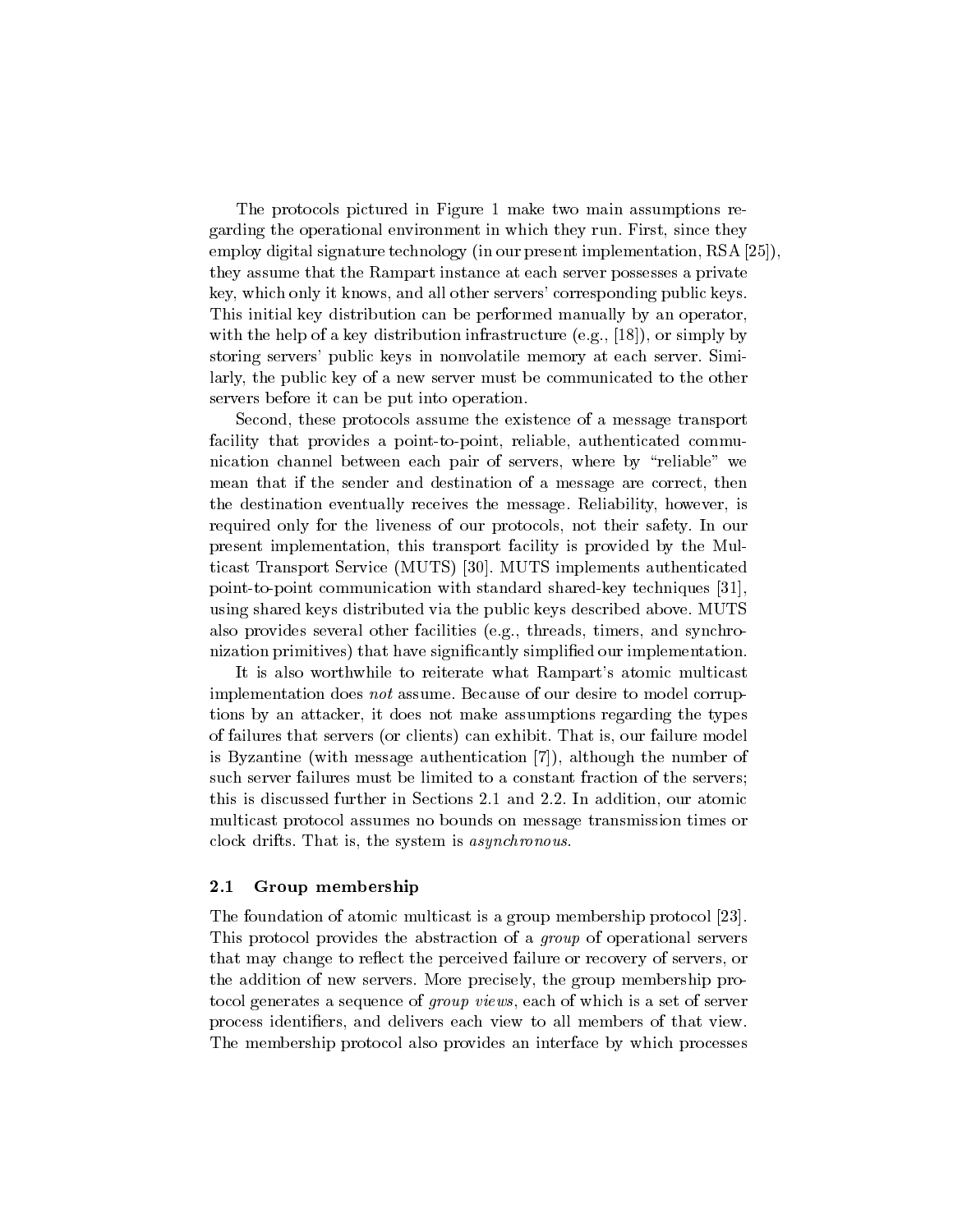can request additions to or removals from the group. Subject to conditions described below, the membership protocol ensures that if sufficiently many members of a group view request that a member be removed, then that server will eventually be removed from the group (i.e., a view will be created not containing that server and similarly for requests to add a server to the group. In addition, it ensures that malicious members cannot cause membership changes or prevent needed changes from occurring

The semantics provided by the membership protocol are contingent on an assumption that fewer than one-third of the members of each group view are faulty. Moreover, since the membership protocol generates agreement on the sequence of group views it is a type of consensus protocol and thus cannot be guaranteed to be live due to the impossibility result of  $[10]$ . In our protocol, this limitation manifests itself in that the creation of a new view can be guaranteed only if there exists a correct group mem ber whose removal is not requested for sufficiently long (and thus who is reachable for su
ciently long by more than twothirds of the current group members Advances on reaching consensus in the presence of crash failures ego and it may be possible to some weaken the to some weaken the some some to some who weaken the some requirement; this is a topic for future research.

Changing the group membership (i.e., generating a new group view) in our present implementation is a heavyweight operation. For instance, if RSA keys with 512-bit moduli are used, then the latency of a group membership change is roughly 200 milliseconds in a group of size four (see [23]). However, since experience with current group-oriented systems suggests that membership changes are infrequent for most applications  $[3]$ , and since we expect this to be the case in the Rampart applications that we currently envision, we anticipate that this cost will not be a limiting factor for most applications. Moreover, since the cost of the group membership protocol is dominated by RSA operations, substantial improvements can be realized by using commercially available, special-purpose hardware to perform these operations [5, 9].

#### 2.2 Reliable multicast

Reliable group multicast is implemented over the membership protocol The reliable group multicast protocol provides an interface by which group members can multicast messages to the group of servers The pro tocol delivers a sequence of *events* to each group member, where each event is either a message that was reliably multicast by a group member or a group view that was received locally from the membership proto col The reliable multicast protocol delivers group views to each correct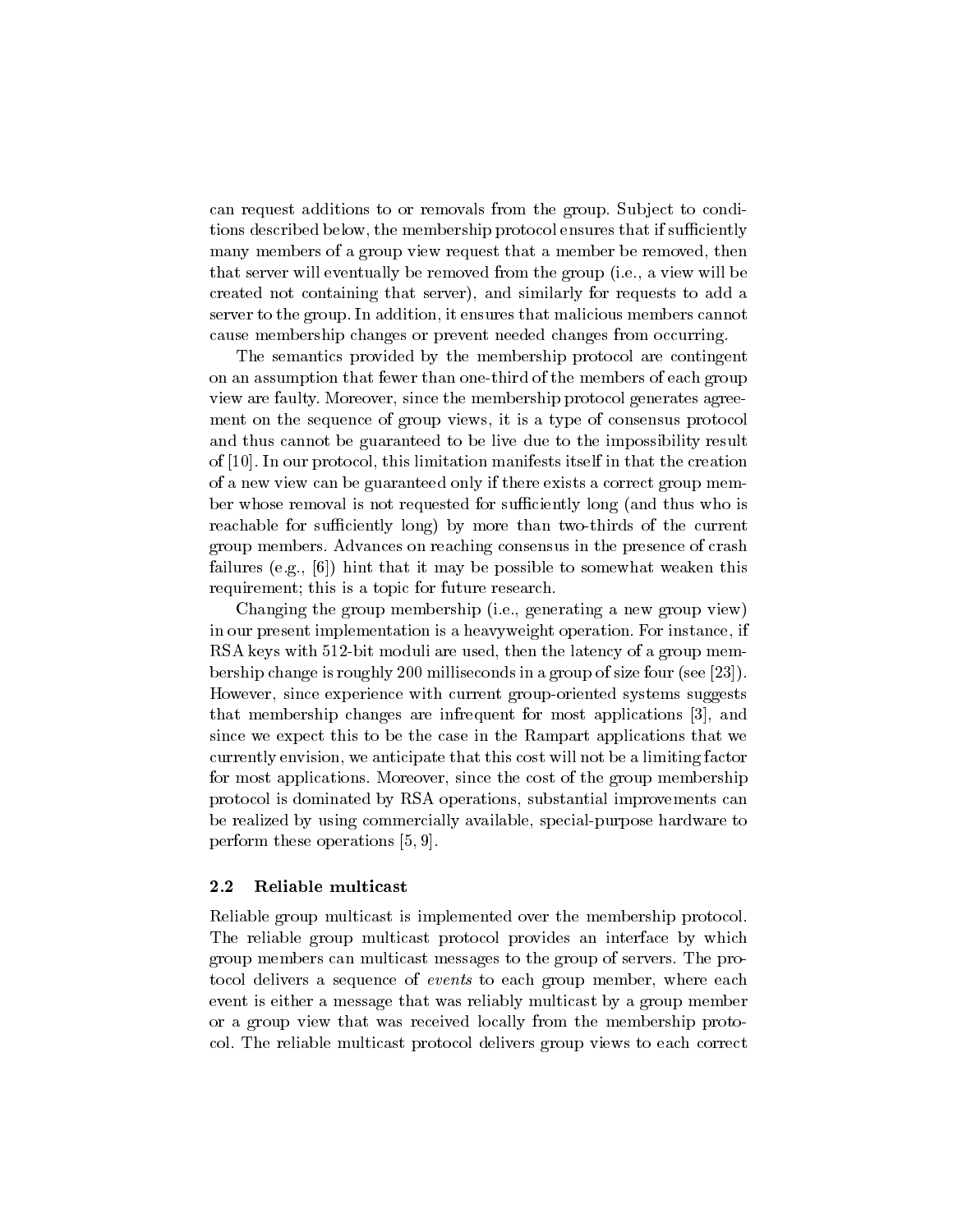member in the order they are received from the membership protocol. In addition, the set of messages that it delivers between any two consecutive group views is the same at each correct server that is not removed from the group. Thus, this protocol layer implements a *virtually synchronous* process group abstraction as originally de-ned by the Isis system 

Our reliable multicast protocol is detailed in  $[22]$ . Like the membership protocol, our reliable multicast protocol relies on the assumption that fewer than one-third of the members of each group view are faulty, due to both its use of the membership protocol and other details of the reliable multicast protocol itself. Moreover, in some cases the progress of the reliable multicast protocol relies on the removal of a member from the group (in which case the removal will be requested by sufficiently many members in liveness of our reliable multicast protocol is protocol in the multiple multiple multiple mult contingent upon the liveness of the membership protocol

Since atomic group multicast is implemented using reliable group mul ticast, it is essential that reliable multicast perform well. As in the group membership protocol, the cost of reliable multicast is dominated by RSA operations. To lessen this cost, our reliable multicast protocol uses "shortterm" cryptographic keys that are marginally secure and thus faster to use. To compensate for the use of weak short-term keys, we employ additional protocols to change these keys frequently. For example, we typically use RSA keys with only 300-bit moduli, and change these keys once per hour.<sup>1</sup> Reliable multicast performance for this key size (and in the absence of failures in Figure 1. The mean latency of the mean latency of the mean latency of the mean latency of a "multi-RPC", in which a single member reliably multicasts a message is to the group and all groups reply to the group members reply members reply to the group  $\mathcal{S}$ with a null point-to-point message. The latency is the time that elapses at the initiator between initiating the multi-RPC and receiving all replies. Part b shows the throughput achieved in tests where either one mem ber one multicasting or each member all multicasting initiated 100 0-byte reliable multicasts to the group. Throughput was computed as the ratio of the total number of reliable multicasts to the time required for them to complete. Despite the use of short-term keys, the cost of reliable multicast is still dominated by RSA operations. Performance could be improved by using smaller short-term keys, at the cost of changing them more often, or by using special-purpose hardware to perform RSA operations

A 300-bit RSA modulus should be secure for roughly an hour against an adversary with the computational resources used in the factorization of the largest general RSA modulus factored to date 
 A Odlyzko private communication May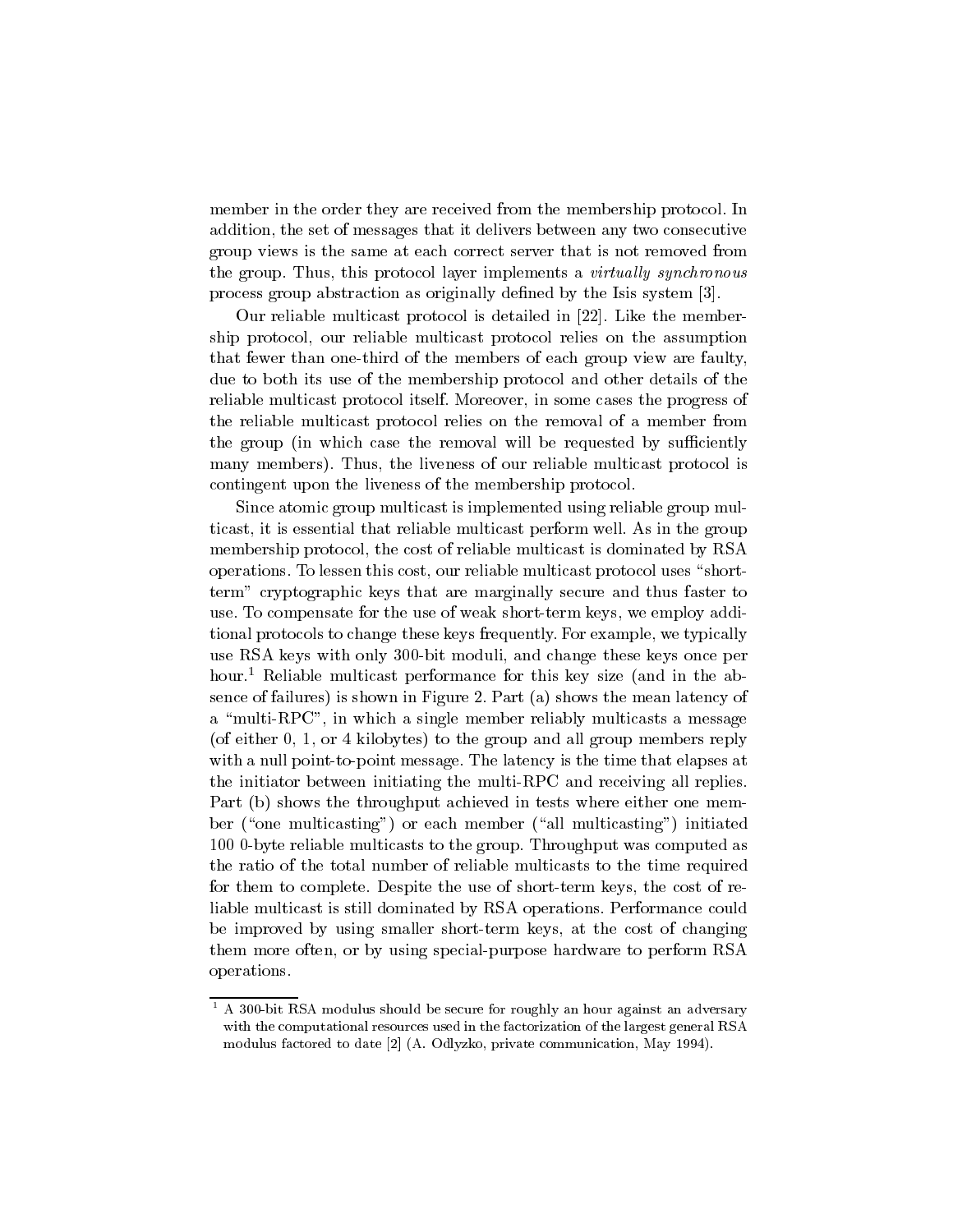

Fig - Server-to-group reliable multicast performance

#### Atomic multicast

Atomic group multicast is implemented over the reliable group multicast protocol Like reliable multicast the atomic multicast protocol provides an interface for members to multicast messages to the group and it deliv ers a sequence of events to each member, where each event is a group view or a message The atomic multicast protocol delivers the same sequence of events to each correct member that is not removed from the group

Our atomic multicast protocol is similar to those of the Amoeba and Isis [3] systems, which are tolerant to only benign failures. In these systems, there is a designated member of each group view, called the  $se$ quencer, that determines the order in which atomic multicasts to that view are delivered using one of two methods In the -  $\alpha$ in  $[16]$ , the member initiating an atomic multicast does so by sending the message to the sequencer. Upon receiving the message, the sequencer forwards it to the group using a FIFO multicast, and all members deliver atomic multicast messages in the order they are received from the sequencer. In the second method, called "BB", the member initiating the atomic multicast FIFO-multicasts the message, say  $m$ , to the group. Upon receiving  $m$ , the sequencer FIFO-multicasts a second message naming  $m$  as the next atomic multicast message to be delivered. With either method, atomic multicasts are delivered in the same order at all group members because their order is dictated by the sequencer. Techniques to handle the benign failure of the sequencer or any group member are discussed in  $[16, 3]$ .

A -rst step to adapting these protocols to handle malicious members is to replace all FIFO multicasts by FIFO provided multicasts and the multiples of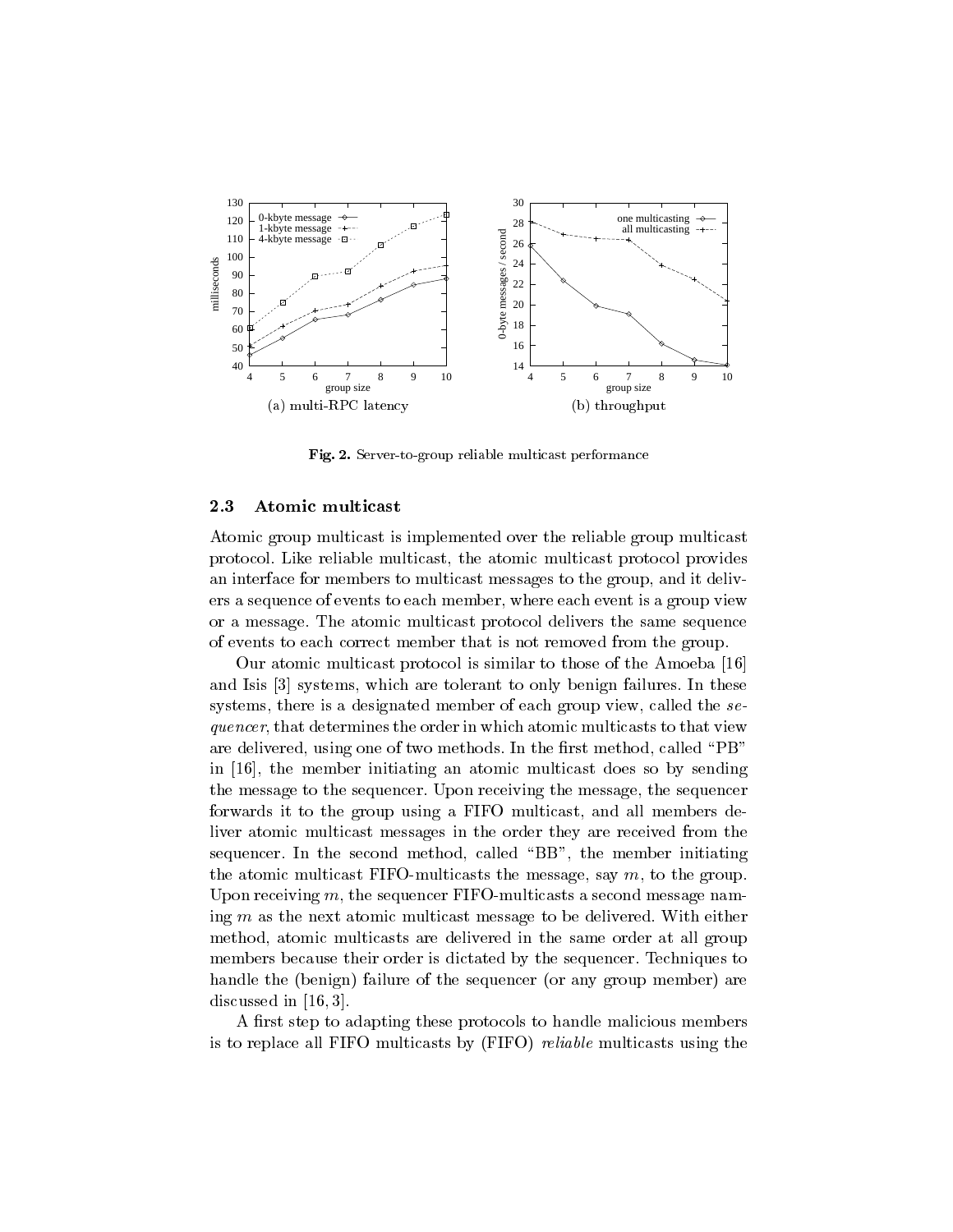protocol of Section This modi-cation ensures that all correct mem bers deliver the same sequence of atomic multicasts. However, a corrupt sequencer could still prevent an atomic multicast from being delivered e.g., by ignoring the message when it is received from the atomic multicast initiator. Such attacks can be countered in the BB protocol: if the correct members do not deliver an atomic multicast message within some timeout period after receiving it by reliable multicast from the atomic multicast initiator, then each correct member requests that the sequencer be removed from the group. Thus, a denial of service attack by the sequencer will result in the sequencer's removal in the BB approach (contingent on the liveness of the membership protocol, whereas it is more discussed it is more different to counter such attacks in the PB approach It is for this reason that the BB approach was initially employed in Rampart [22]. On the other hand, the PB approach provides better performance, because there is only one reliable multicast on the critical path of an atomic multicast (versus two in the BB approach, which are the multicast multicast messages can be complete the complete can be complete the be communicated to the group in a single reliable multicast from the sequencer

For these reasons in Rampart we have moved to an atomic multi cast protocol that is a hybrid of the PB and BB approaches described above. During normal operation, the protocol uses the PB approach: for <sup>a</sup> member to atomically multicast <sup>a</sup> message it sends the message to the sequencer The sequencer collects messages and periodically reliably multicasts a message containing a sequence of messages that constitute the next atomic multicast deliveries If a member detects that a message it sent to the sequencer is not being included in the sequencer's reliable multicasts, then the member reliably multicasts the message to the group. If the sequencer still does not inform the group when to deliver this mes sage in the atomic multicast delivery sequence, then eventually all correct group members will request that the sequencer be removed. For brevity, we defer further details of the protocol to a forthcoming paper

An example of the throughput attainable with this protocol (in the absence of failures  $\mathbf{f}$  failures the results  $\mathbf{f}$  failures the results  $\mathbf{f}$ of tests in which either one non-sequencer member ("one multicasting") or each member all multicasting  $\mathbf{a}$  atomic multicasting  $\mathbf{a}$ ticasts to the group. The throughput was computed as the ratio of the total number of atomic multicasts to the time required for these atomic multicasts to complete. In these tests, the sequencer issued a reliable multicast approximately every 100 milliseconds. Mean latency is not shown in Figure 3 because this value may bear little relation to the actual la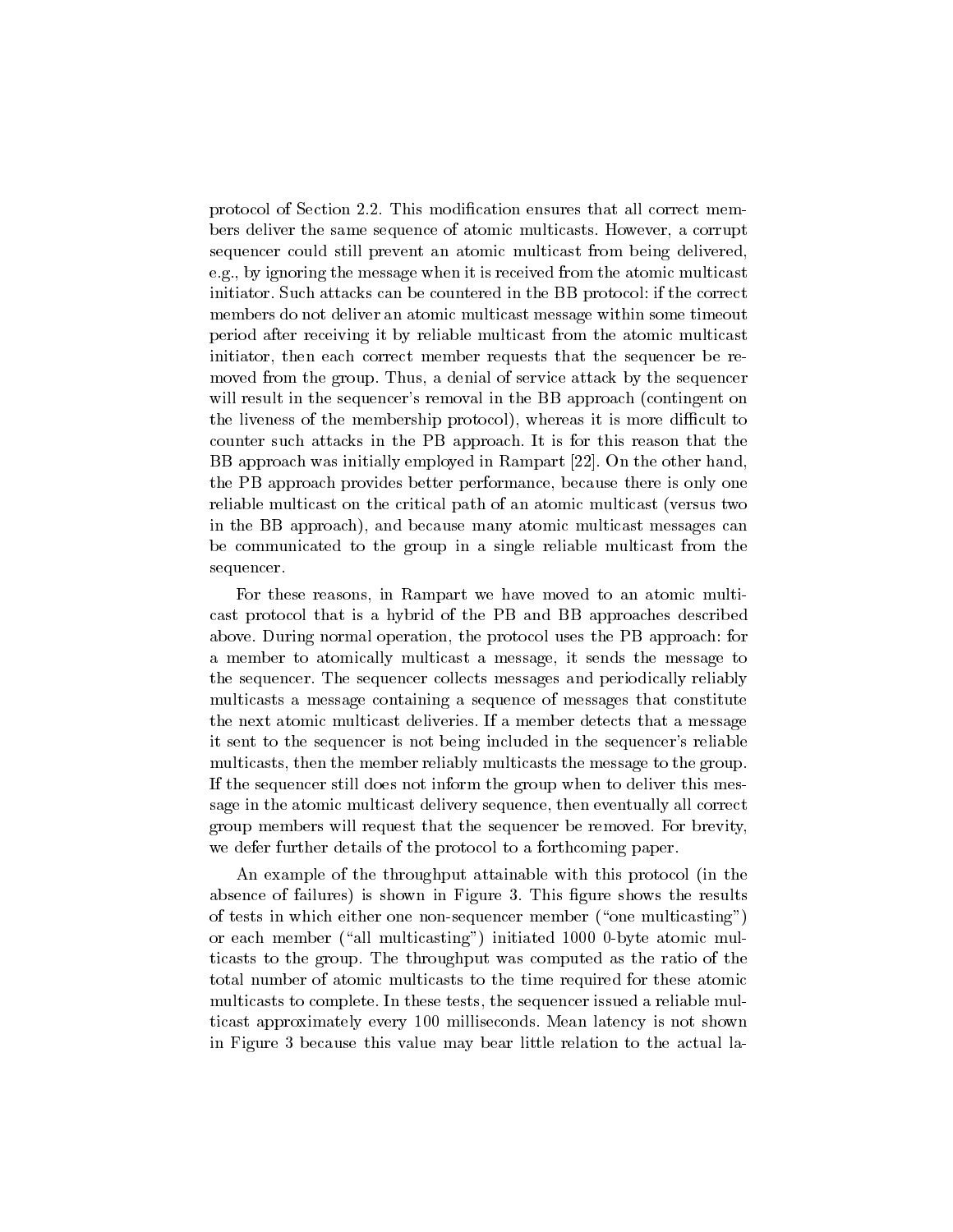tency experienced per atomic multicast: the latency of an atomic multicast varies based upon the time between the sequencer's receipt of the multicast message from the atomic multicast initiator and the sequencer's next reliable multicast. The frequency of the sequencer's reliable multicasts is important to the performance of this performance of this protocol - performance of this protocol - per such frequencies is a topic of ongoing work Another area of ongoing work is flow control, the lack of which caused the sequencer to be overwhelmed in the tests of Figure 3 for groups of size greater than seven, resulting in a dramatic decline in throughput



Fig Server-to-group atomic multicast throughput

#### 2.4 Clients

While so far this section has focused on atomic multicast from servers to servers, ultimately our goal is to enable *clients* to atomically multicast requests to the servers. In our present implementation, a client issues a request to the service by sending it to a single server, which forwards the request by atomically multicasting it to the server group. This approach has several attractive features. First, it does not require the client to know for certain where each of the servers is That is the client need only be able to reach one of the correct servers, which it can locate, e.g., by broadcasting a query to which the servers respond or by obtaining a hint for the address of a server from some not necessarily trusted, so when  $\sim$  source  $\sim$ this approach is very efficient, especially because a server can forward many client requests to the server group with a single atomic group mul ticast  $\mathcal{L}_1$  is similar to transaction batching in  $\mathcal{L}_2$  , as described in  $\mathcal{L}_3$  in  $\mathcal{L}_4$ example, Figure 4 illustrates the throughput of client requests to a service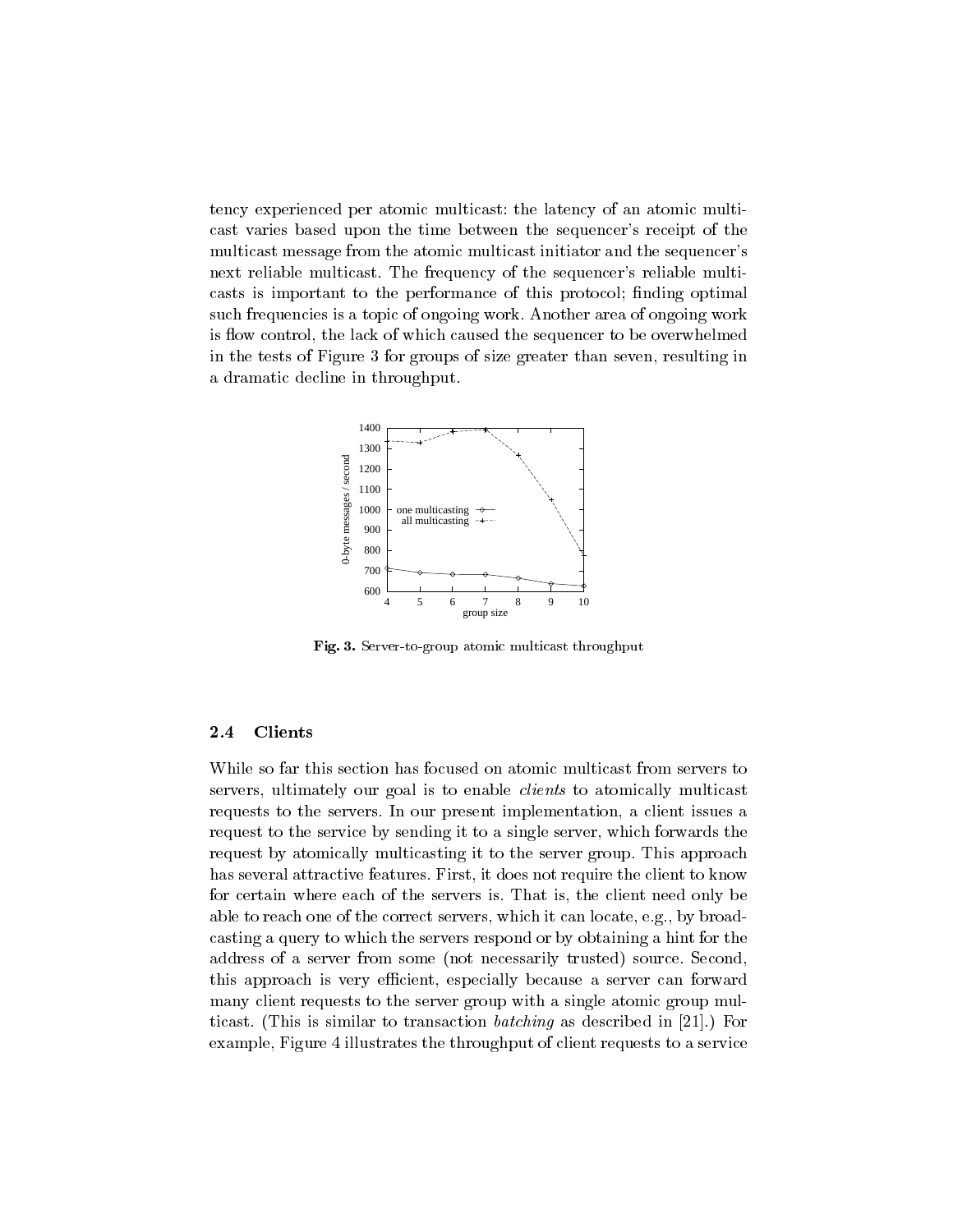consisting of four servers in our present implementation In these tests each client issued 1000 0-byte requests to the service, and the throughput was computed as the total number of requests divided by the time required for all of them to be delivered to the servers. Each server initiated an atomic multicast to the group (containing perhaps many client requesting replacements in the sequence in the sequence in the sequence in the sequence in the sequence in the atomic multicast protocol issued reliable multicasts approximately every 100 milliseconds.



Fig Client-to-group atomic multicast throughput

The main risk of this approach is that the server to which a client sends its requests may be corrupted. In this case, the client could be denied service or, if the client's requests are not authenticated by the correct servers, the corrupt server could undetectably alter the client's requests in transit. The latter attack can be detected by the correct servers authenticating client requests using standard cryptographic techniques at the application layer  $[31]$ . If a denial of service occurs, then the client must locate another server to which to send its requests

#### -Output voting

Application servers communicate outputs to clients via output voting pro tocols, which ensure that the replies delivered to clients are only those sent by correct servers see Section and the matter servers section that the section of output voting protocols in Rampart In the each output from each  $\sim$ server is sent to the client that requested it, and the client performs output voting in the standard way  $[26]$ . A disadvantage of this approach is that the client must be able to identify and authenticate each server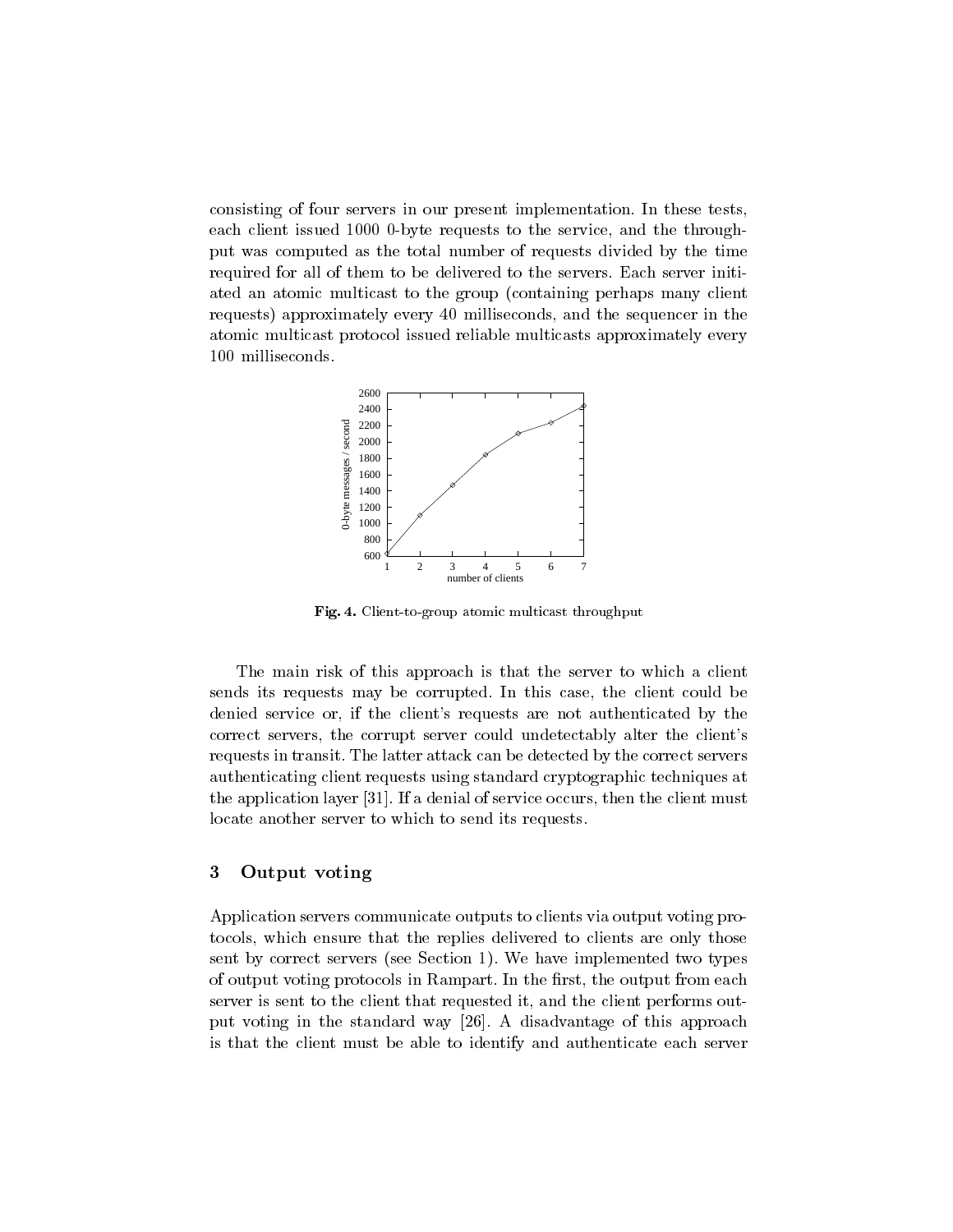individually. (Note that this set of servers that the client must authenticate is different from, but encompasses, the potentially more dynamic server group de-ned by the group membership protocol for the purposes of reliable and atomic multicast; see Section  $2.1$ .)

The second protocol is novel in that output voting is performed at the servers and is transparent to clients  $[24]$ . That is, for a client to verify an output from the service with this protocol, the client need not know how many servers there are or how to authenticate individual servers Instead, it need only possess one public key for the service (not to be confused with the public keys of individual servers  $\alpha$  in the servers  $\alpha$  and  $\alpha$ from the service, just as if the service were not replicated. This is achieved by using cryptographic methods to "split" the private key corresponding to the service's public key among the servers, so that the cooperation of sufficiently many servers is required to sign a response  $\lbrack 8 \rbrack$ . This protocol offers advantages over the usual approach to output voting if there is no trustworthy way for clients to identify or authenticate individual servers

The main disadvantage of this latter approach is that the crypto graphic techniques that it employs are costly if the RSA public key of the service contains a 512-bit modulus, then the latency of output voting with four servers is roughly 200 milliseconds. Moreover, this key may not be amenable to frequent change to minimize its size (as in Section  $2.2$ ). because this would force clients to stay current with these key changes Thus for many applications this approach to output voting may require special-purpose hardware at the servers for performing RSA operations, and in the absence of such hardware, the more standard technique of output voting may be preferable

### Status and ongoing work

An initial version of Rampart is nearing completion at the time of this writing. In particular, prototypes of the group membership, reliable multicast, atomic multicast, and output voting protocols are fully operational. Preliminary performance numbers for these protocols indicate that Ram part is likely to provide performance that suffices for many of the applications that initially motivated it. Nevertheless, they also indicate a high cost for tolerating malicious processes; e.g., the latency of our reliable and atomic multicast protocols in our present implementation compare poorly to those of some published protocols that tolerate only benign failures

Our current focus is optimizing our protocols and completing the im plementation of other mechanisms in Rampart, such as protocols for new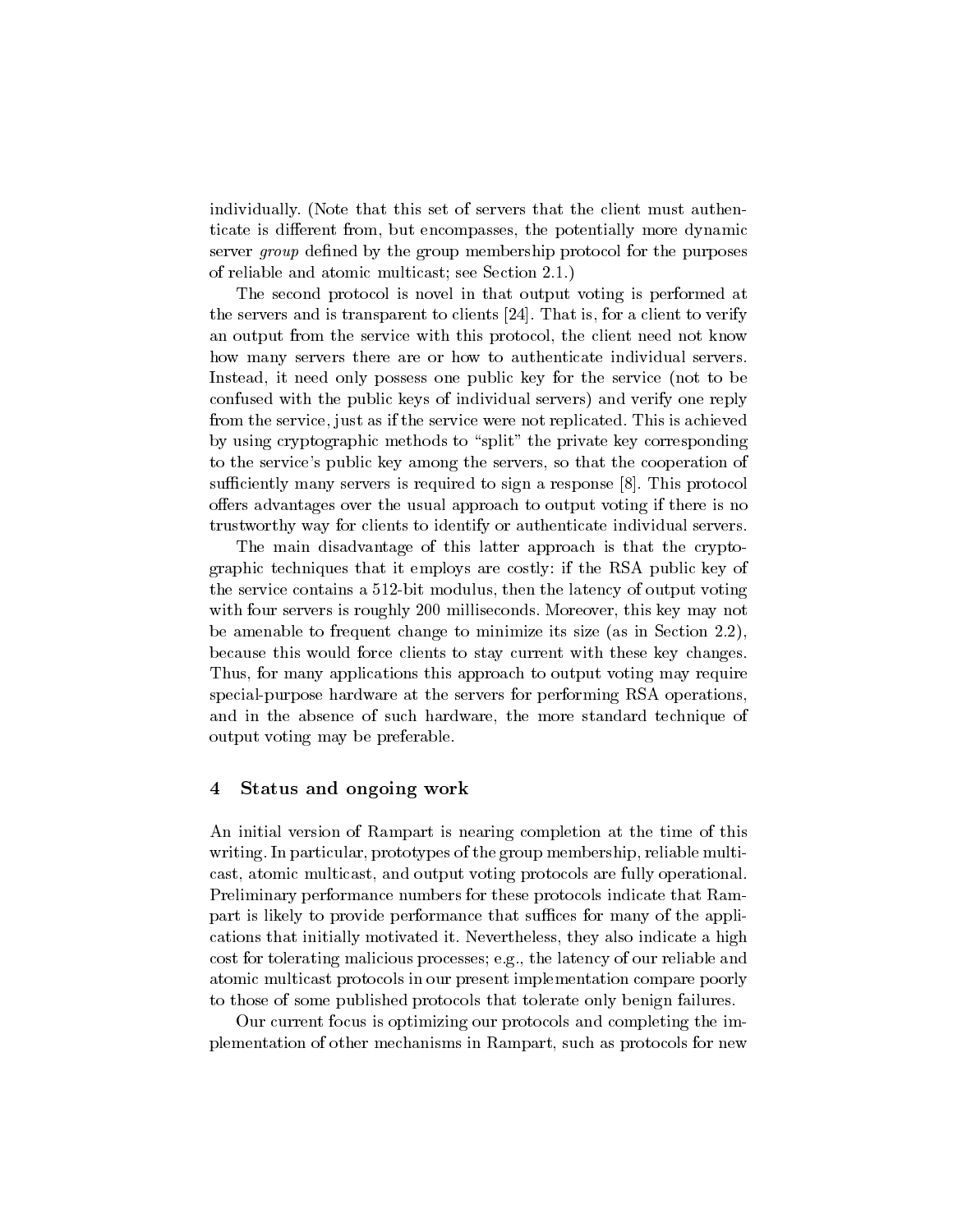servers to be integrated into a service. In conjunction, we are prototyping services with Rampart eggs in the most interest in the control interest in the control of interest in the right, demonstrate the toolkit's utility and provide insight into where the toolkit is lacking

Another area of ongoing research is to extend the Rampart proto cols to provide support for a wider range of security technologies For example, many theoretical techniques to achieve secure distributed computation see a survey of a survey of a survey of a basic building  $\mathcal{M}$ block and thus our reliable multicast protocol might facilitate the real ization of these techniques in practice Similarly our group membership protocol has potential applications to intrusion con-nement and main taining membership information in groups of processes that are mutually distrusting.

### Acknowledgements

We thank the workshop participants—especially Ken Birman, Danny Dolev, Vassos Hadzilacos, Farnam Jahanian, Gérard Le Lann, Keith Marzullo, André Schiper, Rick Schlichting, Sam Toueg, and Robbert van Renesse for discussions that clari-ed many theoretical and practical issues sur rounding Rampart. We also thank Matthew Franklin, Stuart Stubblebine, Sandra Thuel, Rebecca Wright, and the anonymous referees for commenting on drafts of this paper

### References

- Y A CHAMP D D DOLEY S A COMMUNICATION SUB-DIMAGNATION SUB-DIMAGNATION SUB-DIMAGNATION SUBsystem for high availability. In Proceedings of the 22nd International Symposium  $\mathbf{F}$  and  $\mathbf{F}$  and  $\mathbf{F}$  and  $\mathbf{F}$  and  $\mathbf{F}$  and  $\mathbf{F}$  and  $\mathbf{F}$  and  $\mathbf{F}$  and  $\mathbf{F}$  and  $\mathbf{F}$  and  $\mathbf{F}$  and  $\mathbf{F}$  and  $\mathbf{F}$  and  $\mathbf{F}$  and  $\mathbf{F}$  and  $\mathbf{F}$  and  $\mathbf{F}$  and
- 2. D. Atkins, M. Graff, A. K. Lenstra, and P. C. Leyland. The magic words are squeemissimes in the pages of asiacryptic possible pages of properties of  $\sim$  2007 and 2007 and 2007 and 2007
- 3. K. P. Birman, A. Schiper, and P. Stephenson. Lightweight causal and atomic group multicast activities of the system of Computer Systems of Algebra and Computer Systems of the System of the System of the System of the System of the System of the System of the System of the System of the System of the Sy
- 4. K. P. Birman and R. van Renesse, editors. Reliable Distributed Computing with the Isis Toolkit IEEE Computer Society Press Los Alamitos California California  $P$
- 5. E. Brickell. A survey of hardware implementations of RSA. In G. Brassard, editor, Advances in CryptologyCRYPTO - Proceedings Lecture Notes in Computer s se start and start start was and the start of the second second second to the second second second second se
- 6. T. D. Chandra and S. Toueg. Unreliable failure detectors for asynchronous systems. In Proceedings of the 10th ACM Symposium on Principles of Distributed  $\blacksquare$  . The particle pages of  $\blacksquare$  and  $\blacksquare$  and  $\blacksquare$  and  $\blacksquare$  and  $\blacksquare$
- 7. F. Cristian, H. Aghili, R. Strong, and D. Dolev. Atomic broadcast: From simple message diffusion to Byzantine agreement. In Proceedings of the 15th International Symposium on  $\mathcal{S}$  and  $\mathcal{S}$  are computing parameters of  $\mathcal{S}$  and  $\mathcal{S}$  are computing parameters of  $\mathcal{S}$  and  $\mathcal{S}$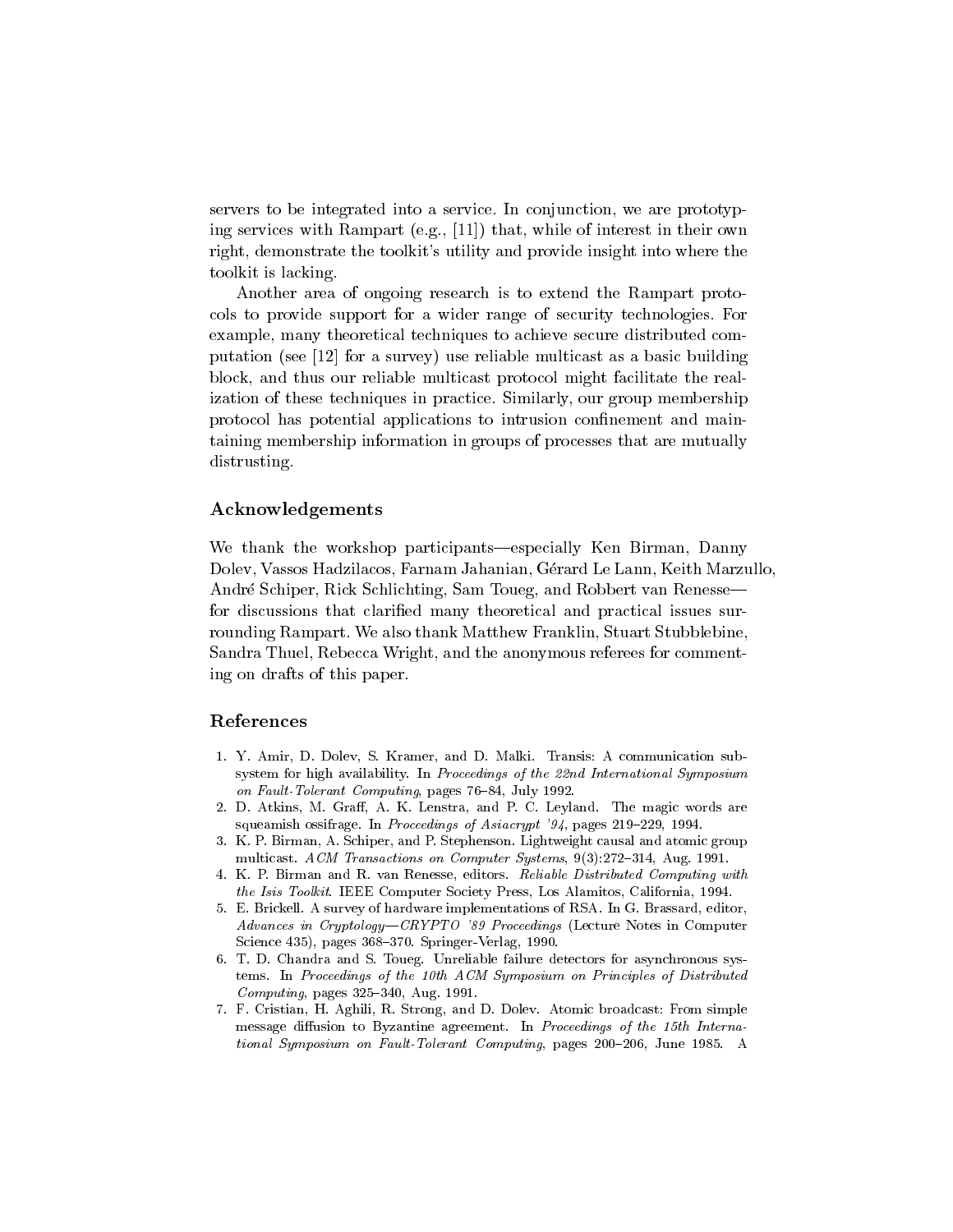revised version appears as IBM Research Laboratory Technical Report RJ  $\lambda$  -  $\mu$  -  $\lambda$  -  $\mu$  -  $\lambda$  -  $\mu$  -  $\lambda$ 

- Y Desmedt and Y Frankel Shared generation of authenticators and signatures In J Feigenbaum editor Advances in CryptologyCRYPTO - Proceedings Lecture statistically statistically in the set of the springer-computer of the set of the set of the set of the s
- 9. S. R. Dussé and B. S. Kaliski Jr. A cryptographic library for the Motorola , and in a discussion of the Damagard editor in Cryptology (Europe Cryptology ) - The Cryptology of the Cryptology of the Cryptology of the Cryptology of the Cryptology of the Cryptology (Cryptology of the Cryptology of th Proceedings (Lecture Notes in Computer Science 473), pages 230-244. Springer- $\mathcal{V}$  and  $\mathcal{V}$  are the set of  $\mathcal{V}$  and  $\mathcal{V}$  are the set of  $\mathcal{V}$  and  $\mathcal{V}$  are the set of  $\mathcal{V}$
- M J Fischer N A Lynch and M S Paterson Impossibility of distributed consensus with one fault process Journal of the ACM  $\sim$  100  $\mu$  and  $\sim$  100  $\mu$  and  $\sim$  100  $\mu$
- m K Frankling and M K Reiter The design and implementation of a secure the secure auction service. In Proceedings of the 1995 IEEE Symposium on Security and reduced the contract of the contract of the contract of the contract of the contract of the contract of the con
- M K Franklin and M Yung The varieties of secure distributed computation In Proceedings of Sequences II Methods in Communications Security and Computer Science pages June
- L Gong A secure identity-based capability system In Proceedings of the IEEE Symposium on Security and Privacy pages  Apr
- L Gong Securely replicating authentication services In Proceedings of the th International Computing  $\mathcal{L} = \mathcal{L} = \mathcal{L} = \mathcal{L} = \mathcal{L} = \mathcal{L} = \mathcal{L} = \mathcal{L} = \mathcal{L} = \mathcal{L} = \mathcal{L} = \mathcal{L} = \mathcal{L} = \mathcal{L} = \mathcal{L} = \mathcal{L} = \mathcal{L} = \mathcal{L} = \mathcal{L} = \mathcal{L} = \mathcal{L} = \mathcal{L} = \mathcal{L} = \mathcal{L} = \mathcal{L} = \mathcal{L} = \mathcal{L} = \mathcal{L} =$
- $M$  . The proposition of  $M$ ance editor Advances in CryptologyCRYPTO - Proceedings Lecture Notes in Computer Science Birly pages for the springer-computer of the springer-
- $N = \frac{1}{2}$  and  $\frac{1}{2}$  computer Systems PhD in Distribution in Distribution in Distribution in Distribution in Distribution in Distribution in Distribution in Distribution in Distribution in Distribution in Distributio thesis vrije Universiteit The Netherlands International Section
- L Lamport R Shostak and M Pease The Byzantine generals problem ACM Transactions on Programming Languages and System  $H$  and System  $H$  and System  $H$  and System  $H$
- B Lampson M Abadi M Burrows and E Wobber Authentication in distributed systems: Theory and practice. ACM Transactions on Computer Systems,  Nov
- P M Melliar-Smith L E Moser and V Agrawala Broadcast protocols for distributed systems IEEE Transactions  $\mathcal{U} = \mathcal{U} \cup \mathcal{U}$  Jan
- 20. L. L. Peterson, N. C. Buchholz, and R. D. Schlichting. Preserving and using context information in interprocess communication ACM Transactions on Computer Systems Aug
- F M Pittelli and H Garcia-Molina Reliable scheduling in a TMR database  $\mathbb{R}^n$  . According to  $\mathbb{R}^n$  , and  $\mathbb{R}^n$  is the computer System system in  $\mathbb{R}^n$
- 22. M. K. Reiter. Secure agreement protocols: Reliable and atomic group multicast in Rampart. In Proceedings of the 2nd ACM Conference on Computer and Communications Security pages of the security pages of the security pages of the second pages of the second pages o
- 23. M. K. Reiter. A secure group membership protocol. In Proceedings of the 1994 IEEE Symposium on Research in Security and Privacy pages May
- 24. M. K. Reiter and K. P. Birman. How to securely replicate services. ACM Transactions on Programming Languages and Systems May
- 25. R. L. Rivest, A. Shamir, and L. Adleman. A method for obtaining digital signatures and public-key cryptosystems Communications of the ACM Feb